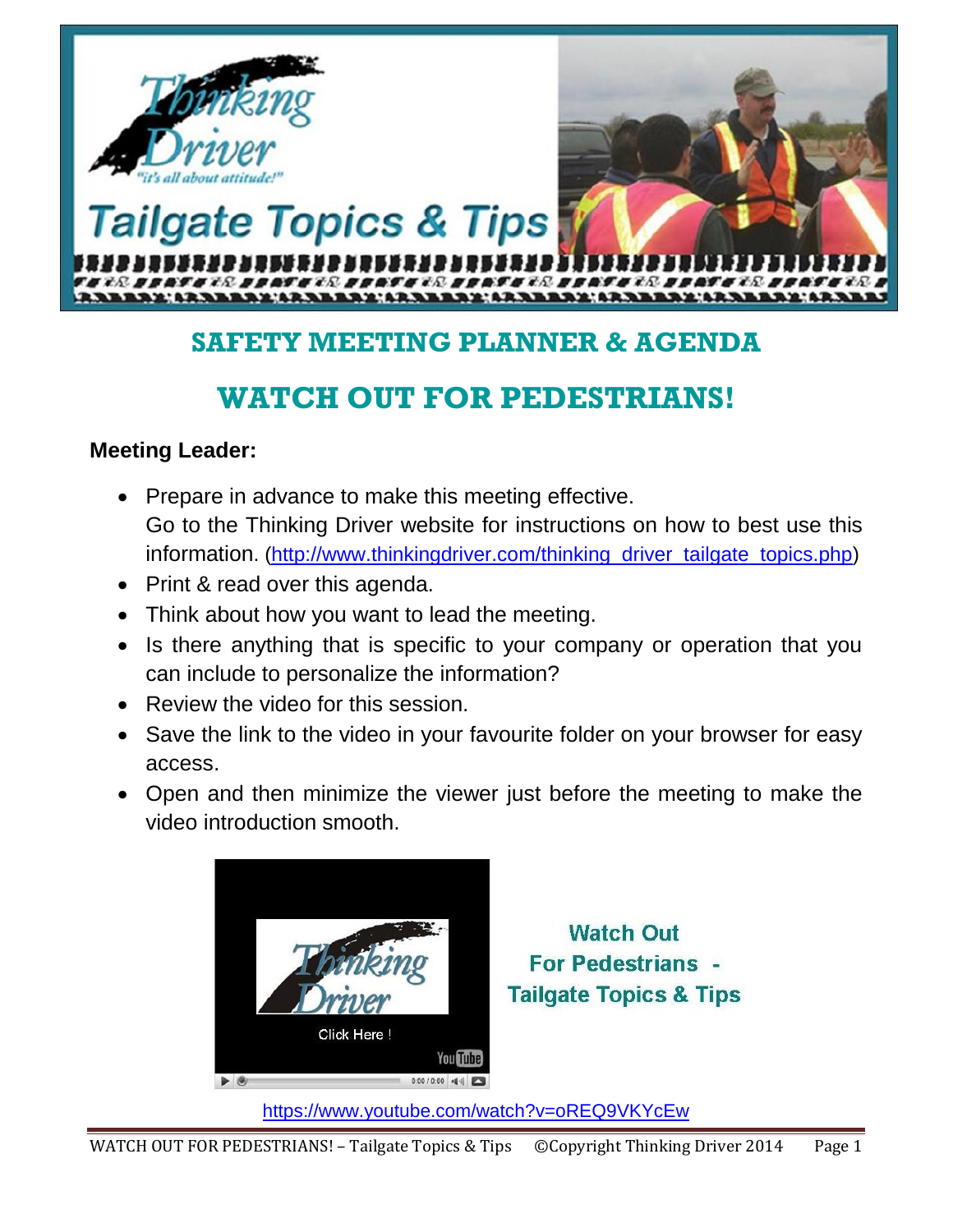**NOT A SUBSCRIBER YET?** You will see a watermarked sample. Get the 'clean' video for your meeting now by visiting the [Tailgate Topics & Tips page](http://www.thinkingdriver.com/thinking_driver_tailgate_topics.php) on the Thinking Driver website to get the order form and fax/email to Thinking Driver [\(kristy.gittens@thinkingdriver.com\)](mailto:kristy.gittens@thinkingdriver.com). We will send you a link to the nonwatermarked video.

# **START YOUR MEETING!**

### **Opening Statement:**



**Pedestrians are the most vulnerable road users. Every year in the US and Canada, over 5,000 pedestrians are killed in traffic accidents.**

# **The Questions for this Meeting:**

Q: Where do most pedestrian collisions occur, small towns or larger cities?

A: About two-thirds of pedestrian fatalities occur in urban areas.

Q: What two days of the year do you think are the worst for pedestrian fatalities?

A: New Year's Day and Halloween are the two most deadly days of the year, having the highest number of pedestrian fatalities.



Q: What is the most dangerous time of the day for pedestrians?

A: Pedestrians are more likely to be killed in a crash between 3 am and 6 am or during the weekend on Saturday or Sunday.

Q: Who is more likely to be killed as a pedestrian, men or women, older or younger people?



A: Males have a much higher probability than females to be killed in a crash.

A: The older age group (over 64) has a much greater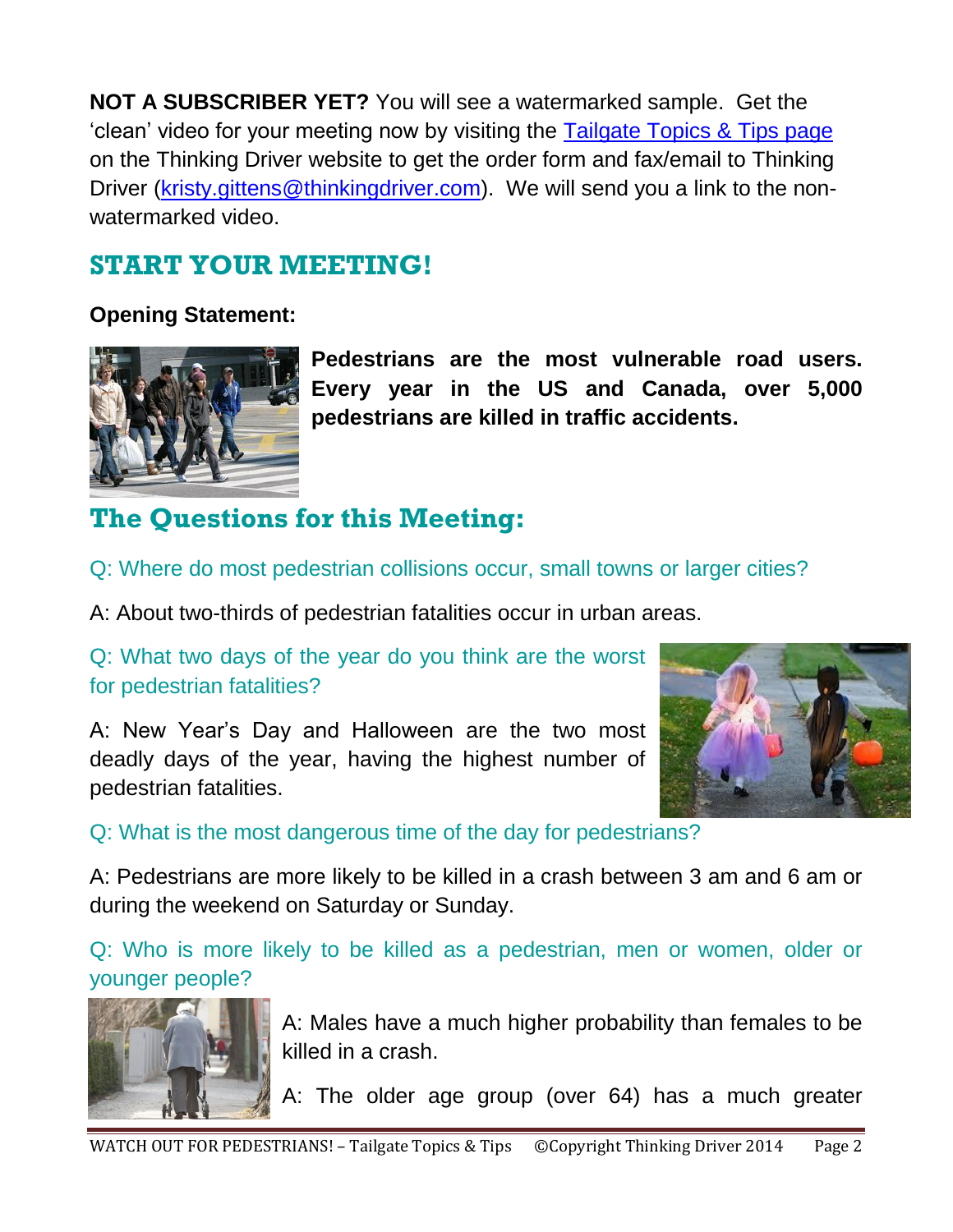possibility than other age groups to be killed in a crash.

Q: Does drinking play a role?

A: It's no surprise that as a pedestrian's blood alcohol concentration (BAC)

increases, the probability of them getting killed in a crash increases.

Q: What impact does lighting play?

A: Pedestrians have higher probability to be killed in a crash under a dark condition than under other lighter conditions.

As drivers we are usually on the lookout for other vehicles and are often surprised by their movements. Pedestrians can be even more unpredictable and we need to be prepared and watch for them. **It's up to you to look out for pedestrians and take early action to avoid conflicts**.

# **Tailgate Tips:**

Remember the 5 Fundamentals and apply them to pedestrian safety.

### **Think and Look Ahead**

 Use your eyes to actively search for pedestrians, especially in urban areas where they are numerous, look well ahead at least 12 to 15 seconds and move your eyes from sidewalk to sidewalk to make sure that you don't have a tunnel vision effect and miss seeing a pedestrian. At

night be particularly attentive as many pedestrians unwisely choose dark clothing that makes them difficult to see.

• Make sure that you shoulder check before turning because pedestrians are easy to miss when they are in your blind spot.

## **Anticipate Hazards**

 Once you see a pedestrian, anticipate and predict what they MAY do. And be prepared to respond as needed.







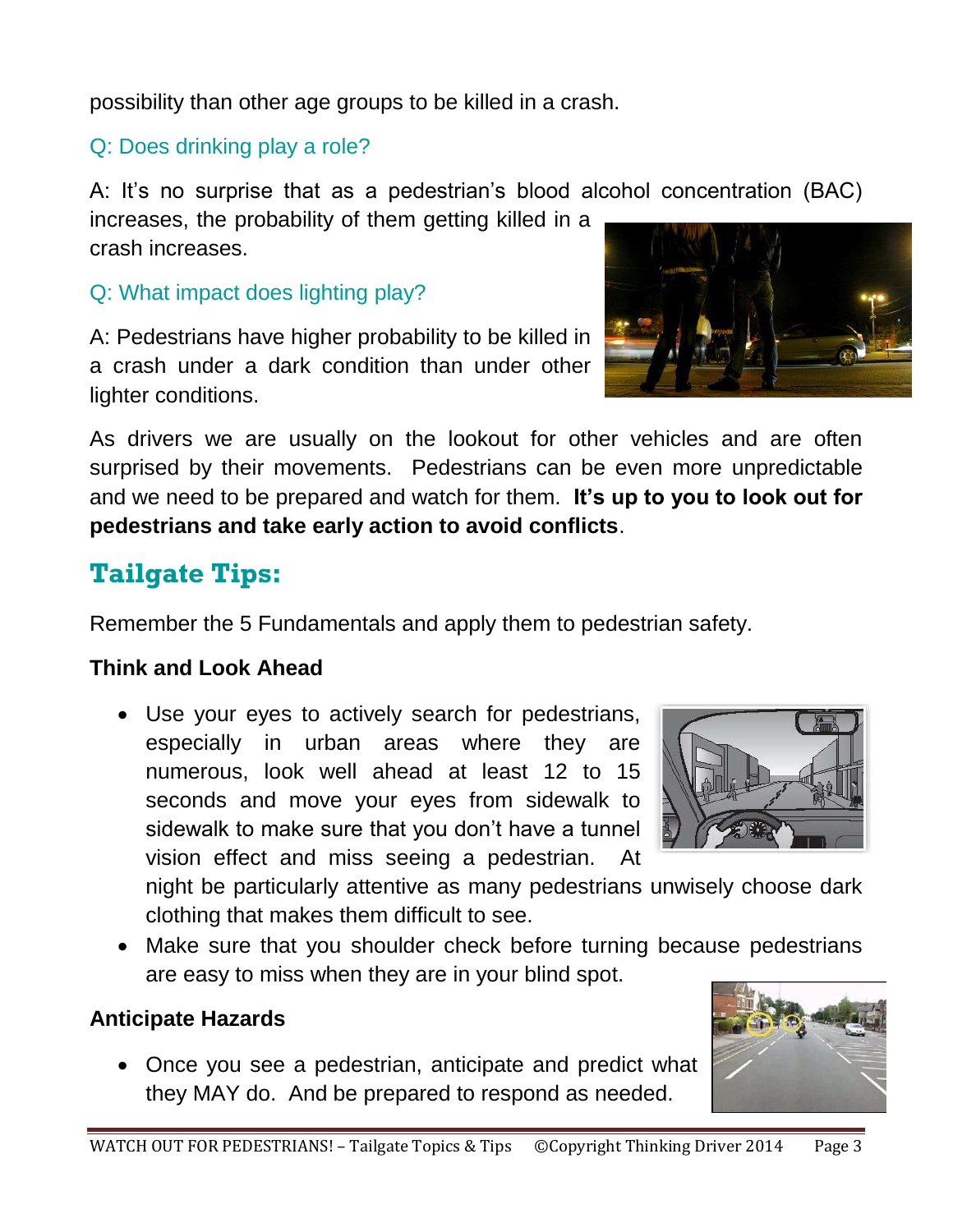- When you are stopped for pedestrians, watch for vehicles coming from behind you in other lanes that may not see the walker and honk your horn to alert the pedestrian if you think that the other driver isn't stopping. If it's in the driver's side lane and you have time, stick your hand out the window to attract the other driver's attention.
- Avoid stopping mid-block to invite pedestrians to cross. Other drivers don't expect this and may either not stop for the pedestrian or hit you from behind.

## **Keep Your Options Open**

- Be aware of other vehicles around you and your options to change lanes or slow or stop if you need to avoid a pedestrian.
- Look left and right before entering an intersection to make sure that there are no 'late running' pedestrians.
- Yield to pedestrians in crosswalks and anywhere else that they may be in danger from your vehicle.
- Stop well back from crosswalks so that you can see pedestrians and have a safety cushion in case you are rear ended and pushed forward.



#### **Manage the Risk**

- If you are in any doubt about a pedestrian and his or her movements, cover the brake and reduce your speed. Sometimes a pedestrian will be distracted or impaired and step out without looking.
- If you are able, make eye contact with pedestrians and if you are unsure if they see you or not, tap the horn gently to attract their attention.

#### **Control with Finesse**

• Steer and brake smoothly if you need to avoid a pedestrian. Jerking the steering wheel or slamming the brakes will only make matters worse if you lose control!